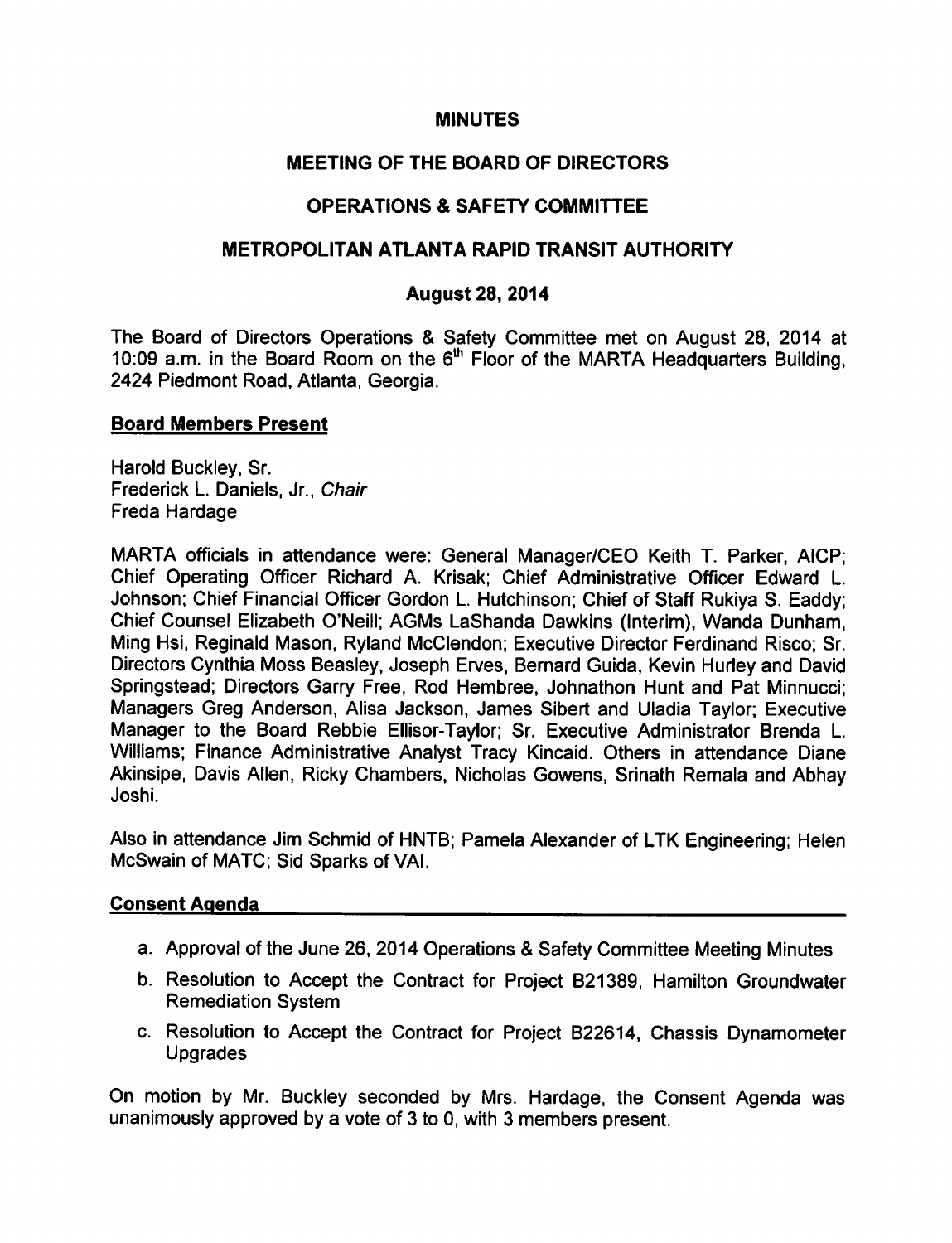### Individual Agenda

## Resolution Authorizing Award of a Contract for the Procurement of Avondale Yard Gap Breaker (EEX) Equipment Replacement, CP B28941

Mr. Free presented this resolution for Board of Directors' approval authorizing the General Manager/CEO or his delegate to award a contract to Cleveland Electric Company for the procurement of Avondale Yard Gap Breaker (EEX) Equipment Replacement.

On motion by Mr. Buckley seconded by Mrs. Hardage, the resolution was unanimously approved by a vote of  $3$  to  $0$ , with  $3$  members present.

### Resolution Authorizing Award of a Contract for Audio Visual Information System Upgrade (AVIS). RFP P24348

Mr. Springstead presented this resolution for Board of Directors' approval authorizing the General Manager/CEO or his delegate to award a contract to Cleveland Electric Company for the procurement of Audio Visual Information System Upgrade (AVIS).

Mrs. Hardage asked when the Authority will find out about the Buy American grant.

Mr. Springstead said sometime in September.

Mr. Buckley asked about the disparity in the engineers estimate and the actual bid amounts.

Mr. Springstead said initially the vendors did not understand the contract. Once they understood it they went back to the drawing board and the numbers went up.

Mr. Parker said as the Committee votes on this, staff wishes to reserve the opportunity to come back to the Board with an update.

Mr. Daniels asked how will this be prioritized.

Mr. Springstead said there are several variables.

Mr. Daniels said MARTA must ensure the thread is consistent with the Train Control System; and that there is a plan B so that the Authority can continue to communicate with customers.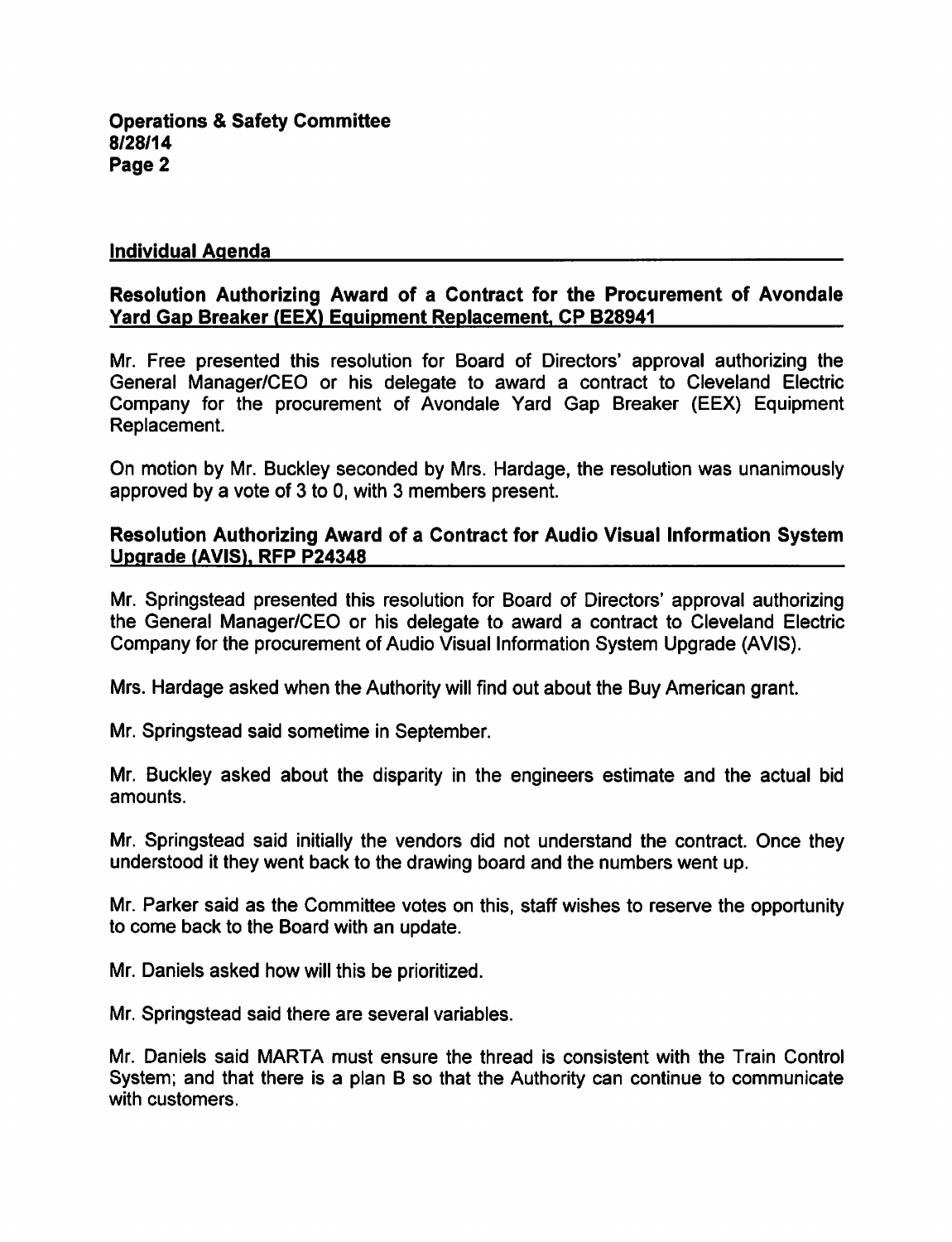### **Operations & Safety Committee** 8/28/14 Page 3

Mr. Krisak said the system has a preplanned fallback.

On motion by Mr. Buckley seconded by Mrs. Hardage, the resolution was unanimously approved by a vote of  $3$  to 0, with  $3$  members present.

# Briefing – Upcoming Procurement for Vehicle Consulting Services

Mr. Erves briefed the Committee on an upcoming procurement for vehicle consulting services.

- The current Rail Vehicle Consultant contract with LTK Engineering Services, Inc. expires March 31, 2015
- The purpose of the new Vehicle Consulting Services contract is to provide continued on-call technical and engineering support
- The new Vehicle Consultant's role will be to assist MARTA with vehicle fleet enhancements and sustainability efforts for existing and new rolling stock
- The Consultant will provide services in the following areas:
	- Procurement of new vehicles and rehabilitation of existing fleet
	- Vehicle system and component modifications
	- o Inspection services
	- Standardization and integration of systems on existing fleets and new vehicles
	- Assistance to re-engineer and optimize maintenance and operations of vehicle shops
	- Continued implementation of Life Cycle Asset Reliability Enhancement (LCARE) Program
	- Comprehensive update of Rail and Bus Operations Capital Improvement
	- Programs
	- o Support MARTA in Regional Transit Initiatives, including interoperability and connectivity with light rail, streetcar and commuter rail projects
	- Development of new Rail Fleet Management Plan, Facilities Management Plan and Bus Fleet Management Plan
	- Workforce development and training, including curriculum development, manuals and training delivery